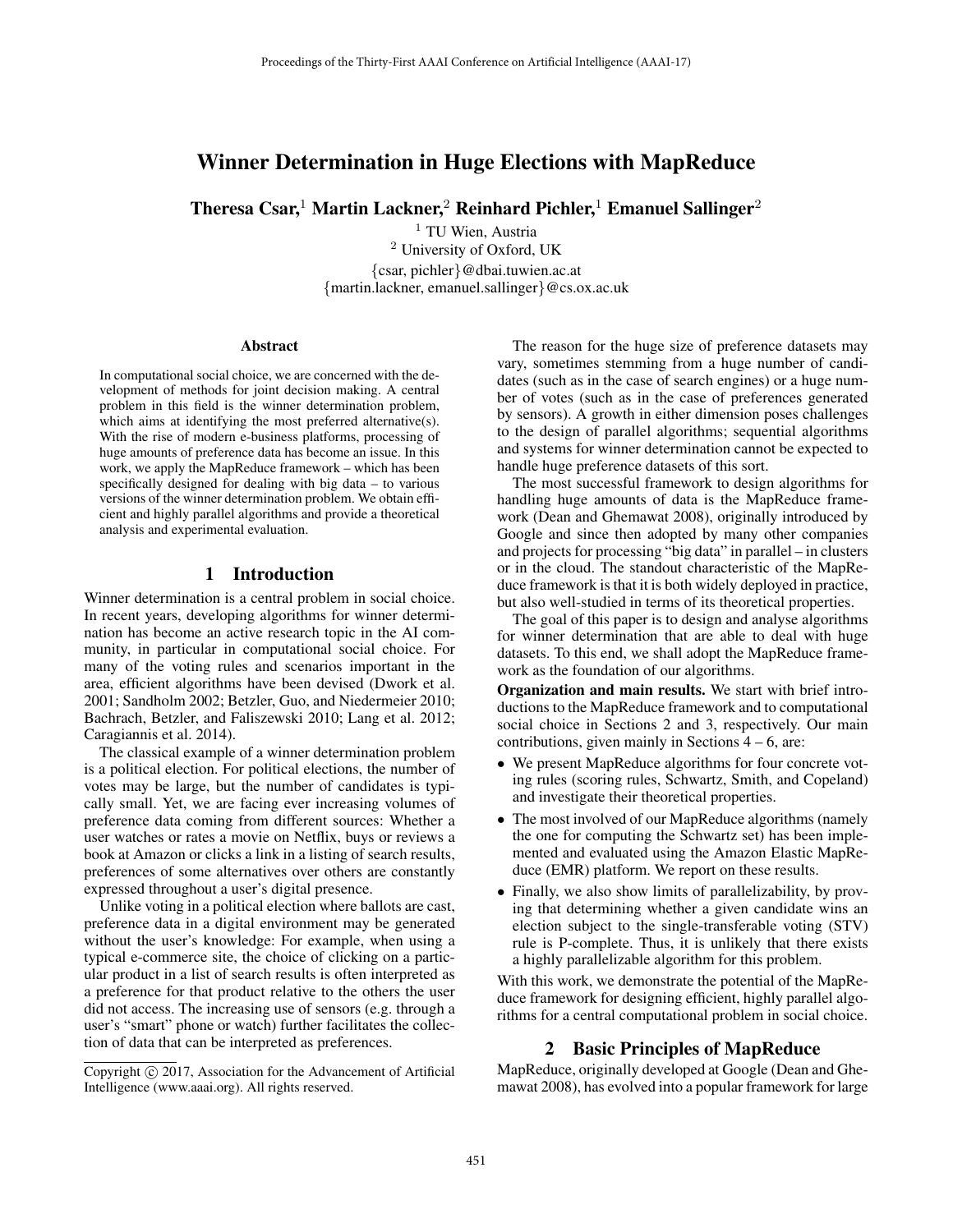scale data analytics in the cloud. A MapReduce algorithm consists of three phases: *map*, *shuffle*, and *reduce* phase. In the map phase, the input is converted into a collection of key-value pairs. The key determines which reduce task will receive the value. In the shuffle phase, the system sends the key-value pairs to the respective reducers. Each reduce task is responsible for one key and performs a simple calculation over all values it receives.

Introduction by example. We illustrate the main ideas of MapReduce by applying it to the winner determination problem of the Borda scoring rule (see Figure 1). Every voter provides a ranking of the candidates. Let us assume that the candidates are  $\{a, b, c\}$  (e.g., a vote could be  $a > b > c$ ). The candidate ranked first receives 2 points, the second 1 point and the last 0 points. The candidate is used as the *key* and the points are the corresponding *values* so that we obtain key-value pairs of the form (candidate, points). Each reducer sums up the points for one candidate. In a final, non-parallel step all candidates with the highest score are determined.

|                        |     | (a, 2)<br>(b, 1)              | .a,<br>а, | (a, 4)             |
|------------------------|-----|-------------------------------|-----------|--------------------|
| a > b > c<br>b > a > c | Map | $(b, 2)$<br>(a, 1)<br>Shuffle | Reduce    | (b, 3)             |
| c > a > b              |     | (c, 2)<br>ιa,                 | (c, 2)    | c. $2 \frac{1}{2}$ |

Figure 1: Calculation of scores for the Borda scoring rule.

Analysis of MapReduce algorithms. Various parameters are used to analyze the performance of MapReduce algorithms (Afrati et al. 2013; Leskovec, Rajaraman, and Ullman 2014). An important cost factor is the *total communication cost* (denoted tcc), which is the total number of input/output actions performed by the map and reduce tasks (recognizable as emit() and return() statements in our algorithms). It is common practice to ignore the input to the first map task (i.e., the problem instance) and the output of the overall result, since they do not depend on the chosen algorithm. Moreover, if a data item is sent by one task and received by another task, we only count this as one input/output action.

Closely related to tcc is the *replication rate* (denoted rr), which is defined as the ratio between the amount of data sent to all reducers and the original size of the input. This corresponds to the mean number of reduce tasks a value is sent to. Another parameter of interest is the *number of MapRe*duce rounds (referred to as #rounds), which tells us how many map-reduce iterations are performed. This parameter is an essential indicator of how well the problem is parallelizable. We also consider the number of keys (referred to as  $#keys$ ); for multi-round MapReduce algorithms, we use the maximum number of keys in any round. Note that  $\#$ keys is a measure for the maximal possible parallelization, which would correspond to every key being assigned to a single (physical) machine. Finally, we will also study the *wall clock time* (wct), which measures the maximum time consumed by a single computation path in the parallel execution of the algorithm (assuming that all keys are processed in parallel).

Since the predominant cost factor is the input/output, we identify the wall clock time with the maximum number of input/output data items in any computation path. For the input data we refer to the number of candidates as m and to the number of votes as  $n$ . Analysing the simple MapReduce algorithm described above (which immediately generalises to arbitrary scoring rules) gives the following result:

Proposition 1. *The set of winners for scoring rules can be computed in MapReduce with the following characteristics:*  $rr = 1$ , #rounds = 1, #keys = m, wct  $\leq n + 1$ , and  $tcc \leq m(n + 1)$ .

# 3 Elections and Winner Determination

The goal of this paper is to establish MapReduce algorithms for the winner determination problem: given a set of candidates  $C$  and a list of votes, compute the set of all winners according to a given voting rule. There are two relevant dimensions that can make a problem instance "huge": the number of candidates  $(m)$  and the number of votes  $(n)$ .

We assume that votes are partial orders, i.e., reflexive, antisymmetric and transitive binary relations. As an input data model we consider sets of total orders on subsets of candidates (e.g.,  $\{a > c > d > b, a > e\}$ ), which we refer to as *preflists*. They allow one to succinctly encode total orders (i.e., a full ranking) or top orders (a partial ranking with all remaining candidates ranked below); in both cases, preflists require  $\mathcal{O}(m)$  space. For arbitrary partial orders they require  $\mathcal{O}(m^2)$  space. This is in contrast to, e.g.,  $(0, 1)$ -matrices, which require  $\mathcal{O}(m^2)$  space independent of the given votes.

A candidate a strictly dominates b, written  $a \succ b$ , if there are more votes preferring  $a$  over  $b$  than the other way around. Similarly, a candidate a weakly dominates b, written  $a \succeq b$ , if the number of votes preferring  $a$  to  $b$  is greater or equal than the other way around. Given a list of votes, it is generally not clear what candidates should be selected as *choice sets*, i.e., should be chosen as winners. Probably the most natural approach is to consider pairwise comparisons and to declare a candidate to be the winner if it strictly dominates all other candidates. Such a candidate is a *Condorcet winner* – but a Condorcet winner might not exist. Hence a large number of extensions of this concept have been proposed, three of which we study in this paper: the Copeland set, the Smith set and the Schwartz set. All these sets contain only the Condorcet winner if it exists and are guaranteed to select at least one winner. We have selected these three choice sets since the complexity of computing them was shown by Brandt, Fischer, and Harrenstein [2009] to lie in the complexity classes  $TC_0$ ,  $AC_0$  and NL, respectively, and problems in these classes are considered as highly parallelizable (Johnson 1990).

The Copeland set is based on *Copeland scores*. The Copeland score of candidate a is defined as  $|\{b \in C : a \succ b\}|$  –  $|\{b \in C : b \succ a\}|$ . The Copeland set is the set of candidates that have the maximum Copeland score. The Smith set is the (unique) smallest set of candidates that dominate all outside candidates. The Schwartz set is the union of minimal sets that are not dominated by outside candidates. The Smith set is always a subset of the Schwartz set (Brandt, Fischer, and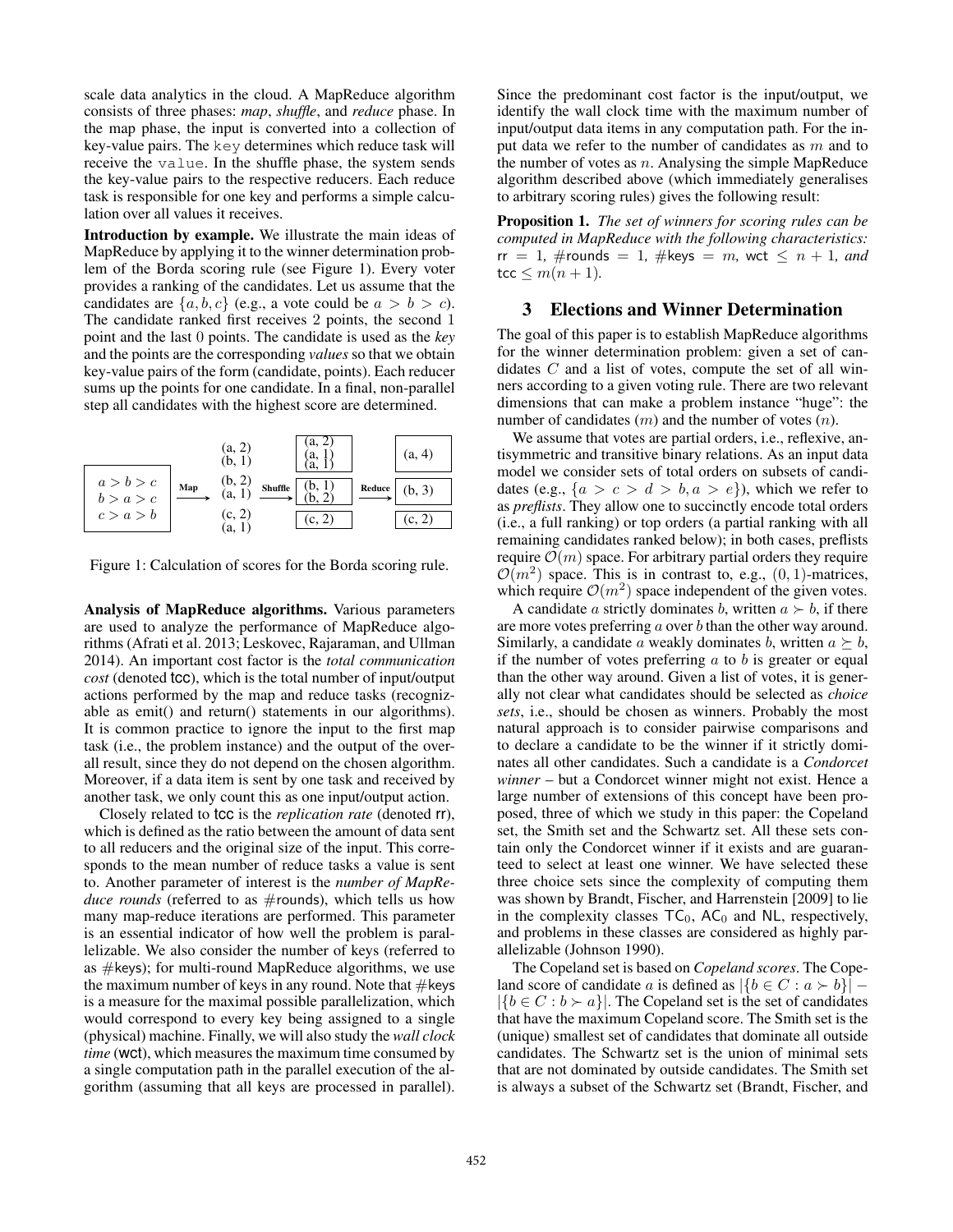Harrenstein 2009). We refer the reader to (Brandt, Brill, and Harrenstein 2014) and to the handbook chapter of Brandt, Brill, and Harrenstein (2016) for an overview on these and other choice sets.

In addition to the aforementioned rules, we consider the Single Transferable Vote (STV) rule, which is not based on the dominance relation. We introduce it in Section 6.

# 4 MapReduce Algorithms

In this section, we present algorithms for determining the Schwartz, Smith, and Copeland sets. Central to these three voting rules is the (strict or weak) dominance graph, for which we thus present a MapReduce algorithm first.

### 4.1 Computation of the Dominance Graph

The (strict or weak) dominance graph contains the candidates as vertices and has an edge between vertices  $a$  and  $b$  if a (strictly or weakly) dominates b. We use  $D_{\succ}$  (resp.  $D_{\succeq}$ ) to denote the strict (resp. weak) dominance graph or simply  $D$ if the variant of the dominance graph is clear from the context or not important to the specific case. We consider the representation of the dominance graph by an adjacency matrix. Alternative representations (e.g., by a table of edges) would yield similar results. For simplicity, we shall speak about the (weak or strict) "dominance matrix" as a shorthand for the "adjacency matrix of the dominance graph".

A straightforward MapReduce algorithm for computing the (strict or weak) dominance graph needs one map-reduce round (with processes MapPreflists and ReduceSum) and assembles the dominance matrix in a post-processing step.

MapPreflists takes as input the votes in the form of preflists. It emits key-value pairs where the key  $(i, j)$  is a pair of candidates  $i$  and  $j$  and the value is either 1 or -1 to indicate that in some vote candidate  $i$  is preferred to  $j(1)$  or vice versa (−1). To this end, MapPreflists processes every total order in every preflist and, for any two candidates  $i, j$  occurring in this total order, either emits  $((i, j), 1)$  and  $((j, i), -1)$ (if i is preferred to j) or  $((i, j), -1)$  and  $((j, i), 1)$  (otherwise).

Each ReduceSum process receives for one pair  $(i, j)$  a list of values 1 or -1. It returns the pair  $(i, j)$  together with the sum of these values. In the post-processing step, we assemble the strict (resp. weak) dominance matrix: If the value received for the pair  $(i, j)$  is greater than (resp. greater or equal to) 0, then we enter value 1 at position  $(i, j)$  in the matrix. Otherwise, we enter value 0.

Proposition 2. *The MapReduce algorithm for computing the (weak or strict) dominance graph has the following characteristics:*  $rr \leq m$ ,  $\#$ rounds = 1,  $\#$ keys =  $m^2$ , wct  $\leq n+1$ *, and* tcc  $\leq m^2(n+1)$ *.* 

While the original input has size  $\mathcal{O}(nm^2)$ , the size of the resulting dominance matrix is  $\mathcal{O}(m^2)$ . If n is huge but  $m^2$  is rather small, then one can clearly use a conventional sequential algorithm to compute choice sets based on this matrix. In contrast, if  $m^2$  is still huge, we have to further rely on parallelization. Our MapReduce algorithms in the subsections below refer to this case.

### 4.2 Computation of the Schwartz Set

For computing the Schwartz set, we use the following alternative characterisation based on the strict dominance graph: candidate a is in the Schwartz set if and only if for every candidate b, there is a path (in the strict dominance graph) from  $a$  to  $b$  whenever there is a path from  $b$  to  $a$  (Brandt, Fischer, and Harrenstein 2009, Lemma 4.5). In Algorithm 1, we present the overall structure of a MapReduce algorithm for this computation.

| <b>Algorithm 1 Schwartz Set</b>                          |  |  |  |  |
|----------------------------------------------------------|--|--|--|--|
| FirstMap;                                                |  |  |  |  |
| ReduceVertex;                                            |  |  |  |  |
| while there exists a vertex with $new \neq \emptyset$ do |  |  |  |  |
| MapVertex;                                               |  |  |  |  |
| ReduceVertex;                                            |  |  |  |  |
| ComputeSchwartzSet;                                      |  |  |  |  |

The central datatype in this algorithm is VertexWritable. It consists of three sets of vertices storing information on incoming and outgoing edges for a given vertex  $a$  as follows:

- the set *old* stores all vertices that have been found previously to be reachable from a;
- the set *new* stores all vertices that have been found in the last map-reduce round to be reachable from a;
- the set *reachedBy* stores all vertices known to reach a;

First map-reduce round. The FirstMap process handles each row of the strict dominance matrix as follows. The keyvalue pairs emitted consist of a vertex as key and a value of type VertexSetWritable. This datatype consists of a set of vertices plus a *mode*, i.e., a value from {'old', 'new', 'reachedBy'}. More precisely, for the *i*-th row  $D[i, -]$ , 'reachedBy'}. More precisely, for the *i*-th row  $D[i, -]$ ,<br>FirstMan emits a pair  $(i \text{ (set 'new')})$  with  $set = \{i \}$ FirstMap emits a pair  $(i, (set, 'new'))$  with  $set = \{j | D[i, j] = 1\}$  Moreover for every j with  $D[i, j] = 1$  the  $D[i, j]=1$ . Moreover, for every j with  $D[i, j]=1$ , the mapper also emits a key-value pair  $(j,({i}, 'i), 'reachedBy')).$ 

In ReduceVertex, the data structure of type VertexWritable is computed for the vertex specified by the input key. In the first round, the set *old* is thus assigned the empty set; the set *new* is assigned the unique input of type VertexSetWritable with mode 'new'; and the set *reachedBy* is assigned the union of all the singletons with mode 'reachedBy'.

**Map-reduce rounds in the while-loop.** After  $k$  iterations of the loop, the VertexWritable data structure for each vertex  $i$ contains in the set *new* all vertices reachable from i via a path of length  $\leq 2^k$  but not via a path of length  $\leq 2^{k-1}$ . The vertices reachable via a path of length  $\leq 2^{k-1}$  are stored in set *old*. Finally, set *reachedBy* contains all vertices j, such that *i* can be reached from *j* via a path of length  $\leq 2^k$ . Analogously to FirstMap, also MapVertex (Algorithm 2) outputs key value pairs where the key is a vertex and the value is of type VertexSetWritable, i.e., a set of vertices together with a mode from {'old', 'new', 'reachedBy'}. Each MapVertex process handles the VertexWritable data structure for one vertex, say i. With key i, MapVertex emits both sets, *old* and *new* with mode 'old', since the newly found vertices of the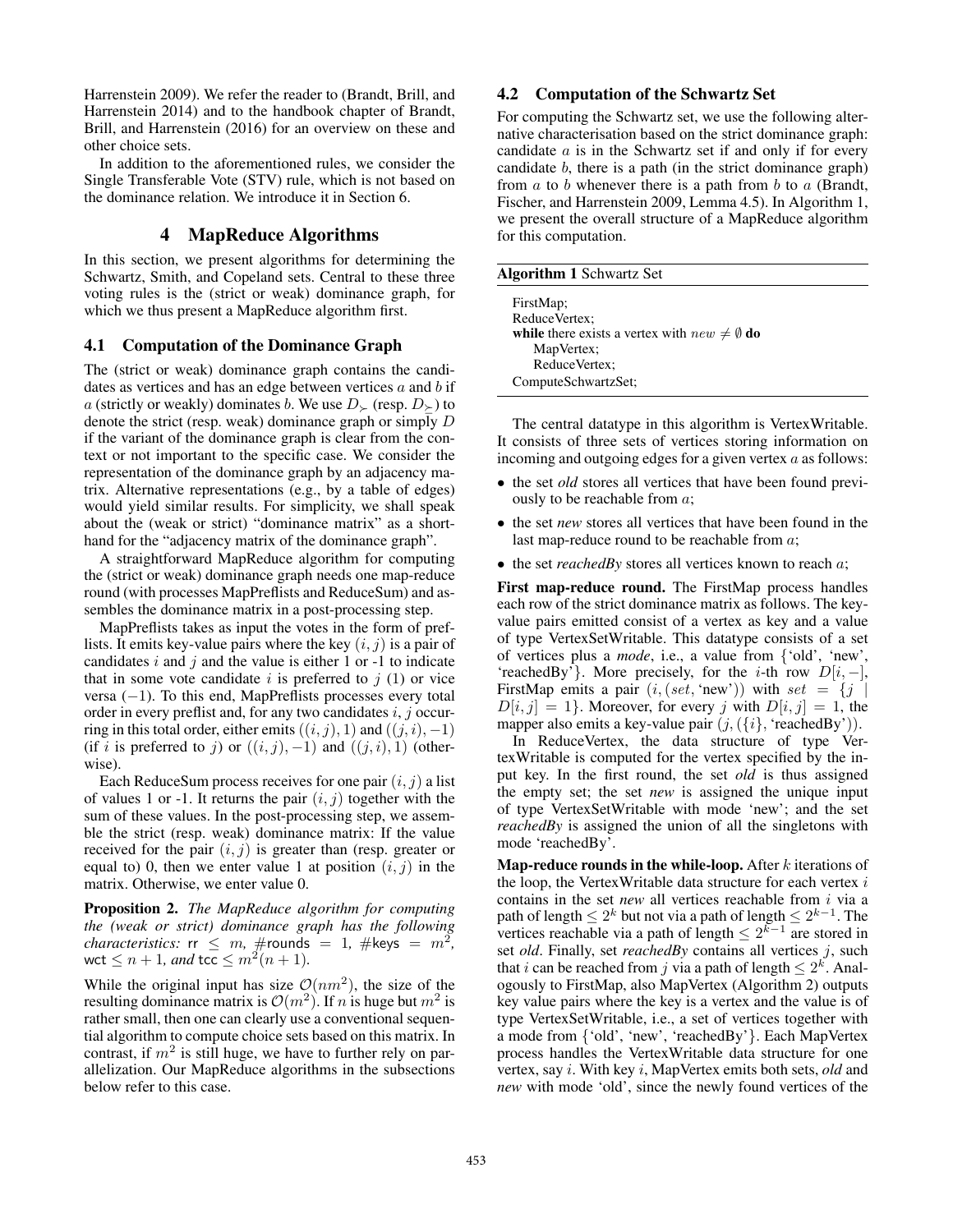previous iteration of the while-loop are old in the next iteration.

For every vertex r in *reachedBy* as key, MapVertex emits the whole set *new* with mode 'new'. Likewise, for every vertex n in *new* as key, MapVertex emits the set *reachedBy* with mode 'reachedBy'. In other words, the MapVertex process handling vertex i combines the incoming paths and the outgoing paths for vertex i to get paths of length  $\leq 2^{k+1}$ .

ReduceVertex (Algorithm 3) receives values of type VertexSetWritable for a given vertex  $i$  and updates the VertexWritable data structure for  $i$ : the union of all input sets with mode 'reachedBy' is assigned to the set*reachedBy*. The unique input set with mode 'old' is assigned to the set *old*. Some care is required with the set *new*, since an input set with mode 'new' may contain vertices j from *old*. This happens if a path from i to j of length  $\ell$  with  $2^k < \ell \leq 2^{k+1}$  has been newly discovered but there also exists a path from i to been newly discovered, but there also exists a path from  $i$  to j of length  $\leq 2^k$ , which was already detected before. Hence, we may provisionally assign to set *new* the union of all input sets with mode 'new'. But then we set *new* = *new* − *old*.

### Algorithm 2 MapVertex

input: vertex i: VertexWritable v; emit(i,VertexSetWritable(v.new, mode='new')); emit(i,VertexSetWritable(v.old, mode='old')); emit(i,VertexSetWritable(v.reachedBy,mode='reachedBy')); for  $r$  in v.reachedBy do emit (r, VertexSetWritable(v.new, mode='new')); for  $n$  in v.new do emit(n,VertexSetWritable(v.reachedBy, mode='reachedBy'));

#### Algorithm 3 ReduceVertex

input: key i, list of VertexSetWritable;  $new = \emptyset$ ; old =  $\emptyset$ ; reachedBy =  $\emptyset$ ; for  $(set, mode)$  in input-list do if  $mode = 'old'$  then  $old = set$ ; **if**  $mode = 'new'$  **then**  $new = new \cup set$ ; **if**  $mode = 'reachedBy'$  **then**  $reachedBy = reachedBy ∪ set;$  $new = new \setminus old;$ return (i, VertexWritable(old, new, reachedBy));

**Example.** Suppose there are five candidates  $(A, B, C, D, E)$ and the strict dominance graph resulting from the votes is a chain, as shown in Figure 2. When computing the Schwartz set the strict dominance matrix is the input to the first MapReduce round and the reduce tasks create the initial *VertexWritables* as output. These initial VertexWritables form the input to the second Mapreduce round and are shown in the first row of Figure 3.



Figure 2: Dominance graph in the example.

The only vertex that can be reached within one step starting from A is B, and therefore the set *new* of candidate A is only containing  $B$ . Candidate  $A$  cannot be reached by any other vertex (i.e. it is not dominanted by any other candidate) and so the set *reachedBy* is empty. (In the graphs *reachedBy* is abbreviated to *rB*.) Similarly the set *new* of candidate B contains  $C$  – the only candidate reachable within one step – and the set *reachedBy* contains A, since  $A \succ B$ .



Figure 3: Schwartz set algorithm by example.

In Figure 4 the second MapReduce round is illustrated in more detail. First the map task(s) read the input files containing *VertexWritables*. (The number of map tasks depends on the number and the size of the input files.) For each *VertexWritable* the map tasks emit key-value pairs. The output created by the map task after reading vertex A and  $B$  is shown in Figure 4. Vertex  $A$  results in emitting only one key-value pair, namely  $(A, (\{B\}, "old"))$ , since the previous *new* set is considered to be already known (*old*) in the following MapReduce round. Equivalently vertex B emits the already known dominated vertex *new* as *old* (B,({C}, "old")) and passes on the set of *reachedBy* values  $(B, (\{A\}, "reachedBy"))$ . Additionally Vertex B emits the information that  $A$  can reach  $C$ , it does this by emitting the following key-value pairs:  $(C, (\{A\}, "rB")$ and  $(A, (\{C\}, "new"))$ .

In the reduce phase (see Figure 4) there is one reduce task per candidate. Each reduce task receives all key-value pairs with the same key. The reduce task than combines all the received values and creates a new *VertexWritable* as output. All those *VertexWritables* are written to files and used as input to the next round. In Figure 3 the development of the *VertexWritables* during the whole computation is illustrated. The arrows illustrate emitted key-value pairs, but in favor of readability not all of them are shown. In particular, only keyvalue pairs with differing destination and source vertices are shown. The first row contains the *VertexWritables* created by the first reduce phase and are used as input to the second map phase. Then the second row is the output of the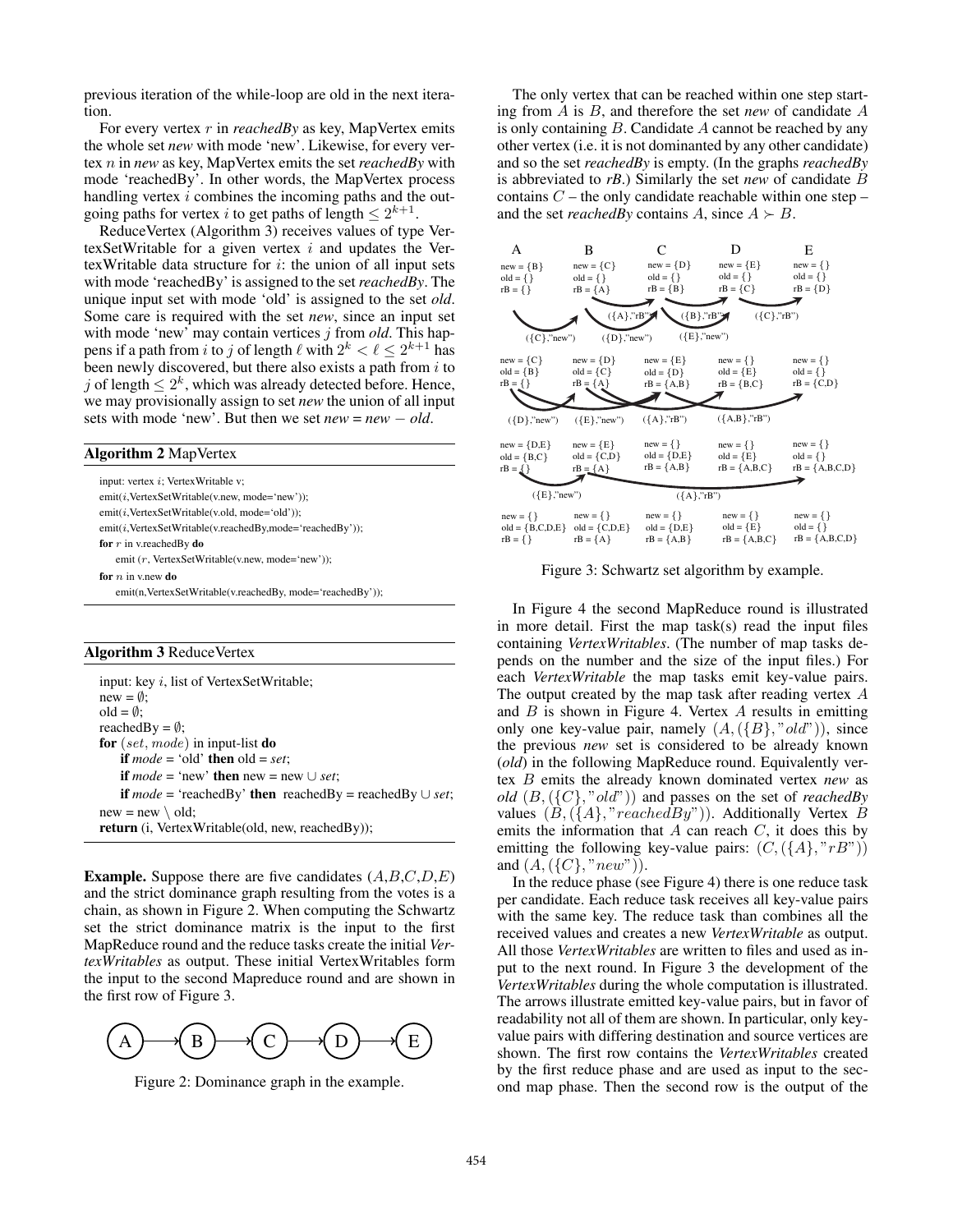

Figure 4: Input and output of the second MapReduce round.

second reduce phase and input to the third map phase and so on. A vertex is considered as inactive as soon as the set *new* is empty. The algorithm terminates when all vertices are inactive (last row in Figure 3).  $\diamondsuit$ 

Post-processing. The ComputeSchwartzSet procedure inspects the VertexWritable data structure for every vertex i and writes i to the output if *reachedBy*  $\subseteq$  *old* holds. Of course, this step can be done in parallel for all vertices.

Example (continued). In the last row of Figure 3 the final state of all Vertices is shown. Only vertex A is satisfying the requirement *reachedBy*  $\subseteq$  *old* and hence A is the only vertex contained in the Schwartz set.  $\Diamond$ 

Proposition 3. *Algorithm 1 for computing the Schwartz set has these characteristics:*  $rr \leq 2m + 1$ , #rounds =  $\lceil \log_2 m \rceil + 1$ , #keys = m, wct =  $(2m^2 + 3m)(\lceil \log_2 m \rceil + 1)$ , *and* tcc  $\leq 2m^3 + 3m^2(\lceil \log_2 m \rceil + 1)$ *.* 

Note that we have an upper bound  $2m^2 + m$  on the input received by each reducer, because each of the m reducers may receive one vertex-set *old* and linearly many sets *new* and *reachedBy*. The linearly many sets may arise, if new paths from  $r$  to  $n$  via different "mid-points"  $i$  have been detected. However, this does not mean that the reducer has to handle data of size  $\mathcal{O}(m^2)$  in memory. Instead, the reducer can iterate through these sets one by one and compute their union with only a linearly big data structure in memory. Moreover, tcc has upper bound  $\mathcal{O}(m^3)$ , which is smaller than  $m^2 \cdot \#$ keys ·  $\#$ rounds, because the total size of all sets *reachedBy* or *new* that may ever be emitted is bounded by the number of possible combinations  $(r, i, n) \in \{1, \ldots, m\}^3$ .

### 4.3 Smith Set and Copeland Set

For the computation of the Smith set, we use the following characterization by Brandt, Fischer, and Harrenstein (2009): candidate a is in the Smith set if and only if for every candidate  $b$  there is a path from  $a$  to  $b$  in the weak dominance graph. A naive algorithm for computing the Smith set would thus first compute the transitive closure of the weak dominance graph with logarithmically many map-reduce rounds

as in Algorithm 1. However, we can do better by applying the following property: let  $D_{\succeq}^{k}(v)$  denote the set of vertices<br>reachable from vertex *x*; by a path of length  $\leq k$ . Brandt reachable from vertex v by  $\overline{a}$  path of length  $\leq k$ . Brandt, Fischer, and Harrenstein (2009) show that in the weak dominance graph a vertex  $t$  is not reachable from a vertex  $s$  if and only if there exists a vertex v such that  $D^2_{\succeq}(v) = D^3_{\succeq}(v)$ ,  $s \in D^2_{\succ}(v)$ , and  $t \notin D^2_{\succ}(v)$ .<br>A high-level description

A high-level description of a MapReduce algorithm for the Smith set is given in Algorithm 4. The algorithm consists of three map-reduce rounds plus a post-processing step realized by procedure ComputeSmithSet.

| <b>Algorithm 4 Smith Set</b> |  |  |  |
|------------------------------|--|--|--|
|------------------------------|--|--|--|

| FirstMap;<br>ReduceVertex;<br>MapVertex;<br>ReduceVertex;<br>MapVertex;<br>ReduceComplement; |
|----------------------------------------------------------------------------------------------|
| ComputeSmithSet;                                                                             |
|                                                                                              |

The first two rounds as well as the map phase in the third round are precisely as in the Schwartz-Set algorithm. The ReduceComplement process takes the same input as ReduceVertex, i.e., values of type VertexSetWritable for a given vertex i. ReduceComplement consists of two phases: first, we check if  $i$  is a vertex of kind  $v$  in the Smith set characterization recalled above, i.e., the input set with mode 'old' must not contain all vertices and all input sets with mode 'new' must be subsets of the one with mode 'old'. Strictly speaking, we thus check if  $D^2_{\leq}(v) = D^4_{\geq}(v)$  holds. Of course, this is equivalent to checking  $D^2_{\succ}(v) = D^3_{\succ}(v)$ .<br>If *i* indeed is a vertex of kind *v* then ReduceComplement

If i indeed is a vertex of kind v, then ReduceComplement outputs all vertices in the set with mode 'old', i.e., all vertices reachable from v. Otherwise, ReduceComplement outputs nothing. In other words, ReduceComplement outputs all vertices which (by the above criterion) have been found to be *not* in the Smith set. The procedure ComputeSmithSet then computes the Smith set as the complement of the union of the sets of vertices thus received.

Proposition 4. *Algorithm 4 for computing the Smith set has the following characteristics:*  $rr < 2m + 1$ , #rounds = 3, #keys = m, wct  $\leq 6m^2 + 8m$  and tcc  $\leq 6m^3 + 8m^2$ .

We conclude this section by briefly discussing the computation of the Copeland set. It just needs one map-reduce round, where each reducer is responsible for computing the Copeland score of one candidate. In the map phase, we send the row and column relevant to a candidate to the corresponding reducer. The entries in the column sent to the reducer are multiplied by -1 as they correspond to the candidates that dominate the candidate under consideration. Each reducer then simply sums up the values of the row and the (negative) values of the column to get the Copeland score of the corresponding candidate. Finally, in a simple postprocessing step, the maximum value of the Copeland scores is computed and the candidates with maximum Copeland score are returned as the Copeland set.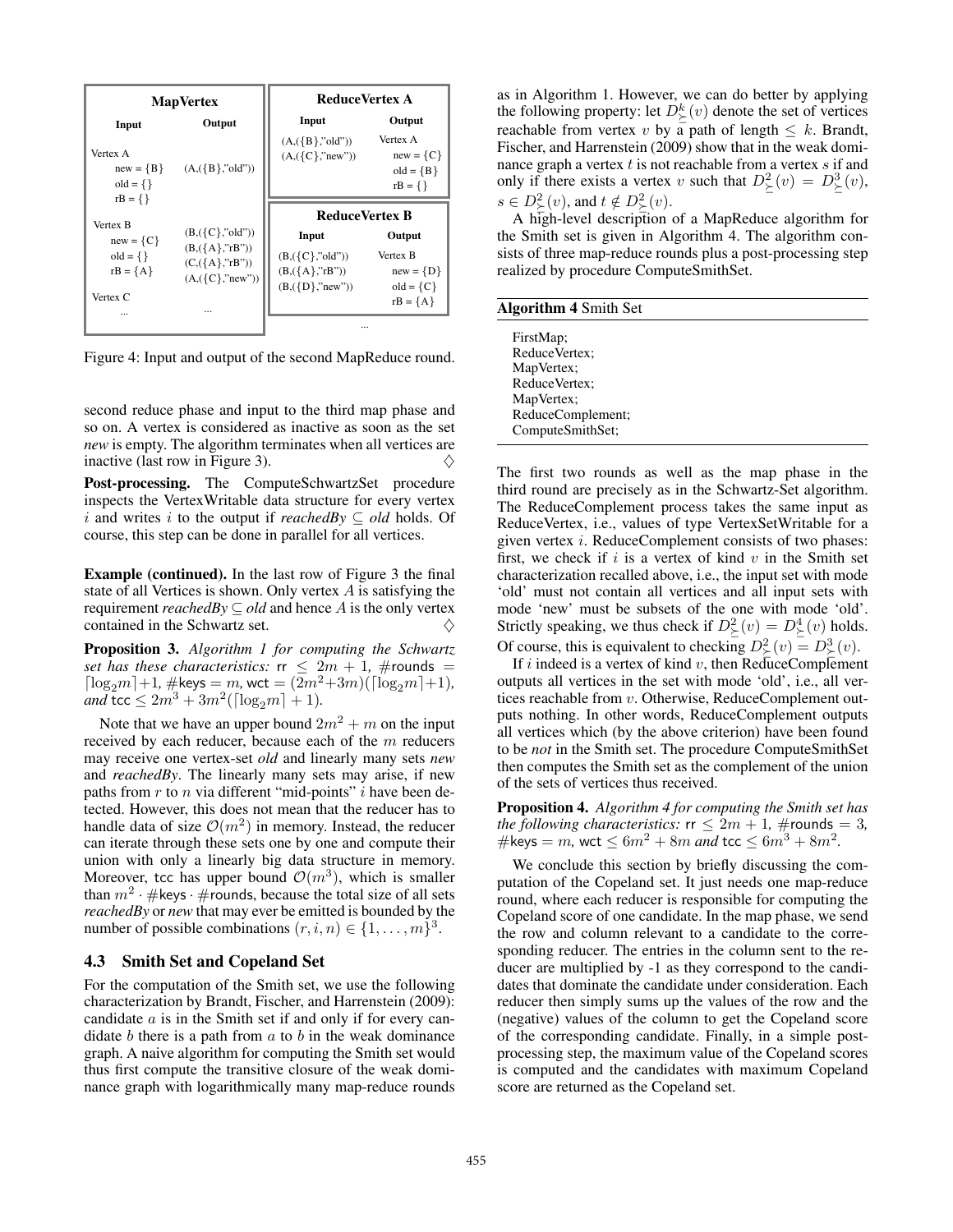Proposition 5. *The Copeland set can be computed by a MapReduce algorithm with the following characteristics:*  $rr = 2$ , #rounds = 1, #keys = m, wct  $\leq 2m + 2$ , and  $\,\,$ tcc  $\leq 2m^2 + 2m$ .

# 5 Experimental Evaluation

We implemented our approach to winner determination in Java using the Amazon Elastic MapReduce (EMR) platform. Amazon EMR provides a managed Hadoop framework, an open-source implementation of MapReduce. For this evaluation, we chose to focus on the Schwartz set, as it is the most complex of the algorithms described in this paper, and the theoretical analysis in the previous section showed that it is the hardest. (We also implemented the Smith and Copeland algorithms as well as dataset generators suited for all our winner determination algorithms.) The goal of our evaluation is to demonstrate that (i) the algorithm for computing the Schwartz set is practicable and, importantly, (ii) that it scales in practice, i.e., that given larger and larger problem instances, one can achieve reasonable times for determining the winners of these elections by using an appropriate number of computation nodes. Our implementation is available as open-source software1, as is the code for generating the datasets and running the code on EMR.

Setup. In our experiments, we utilize Amazon EMR which uses the Amazon Elastic Compute Cloud (EC2) to provide computation resources. The nodes in an EC2 cluster are called instances, of which Amazon EC2 offers various kinds. In the results reported here, we utilize m3.xlarge instances, but note that tests with other types of instances did not yield substantially different results with regard to scalability. We use up to 128 of such instances. The times we report in this section are measured from the start of the first MapReduce round to the end of the final MapReduce round.

Datasets. As our main goal of the evaluation is to show practicability and scalability, we utilize synthetic datasets. For a desired number  $m$  of candidates, we randomly generate dominance graphs with a certain number of edges utilizing DigraphGenerator (Sedgewick and Wayne 2016): We use two kinds of datasets, sparser ones with 10<sup>m</sup> edges and denser ones with  $m^2/10$  edges. In the times we report in this section, for each number of candidates, we generate five different instances for the 10<sup>m</sup> edges graphs, and report the average of the times measured to generate the winner set. For the  $m^2/10$  edge graphs, we generate only one dataset per number of candidates to limit the cost incurred by the experiments. The datasets used to generate our results will be provided as open data.

Schwartz set. Run times for computing the Schwartz set (as described in Section 4.2) are shown in Figure 5 for the sparser  $(10m$  edges) datasets, with the number of candidates ranging from 1000 to 7000 and with  $1+2$  to  $1+32$  EC2 instances (1 control instance and  $x$  worker instances). A timeout of 60 minutes was used for this experiment. We see that the time incurred falls below 20 minutes once  $1+16$  EC2 instances are used, and below 15 minutes for  $1 + 32$  instances.



Figure 5: Time for the computation of the Schwartz Set with  $10m$  edges using up to  $1 + 32$  instances.



Figure 6: Time for the computation of the Schwartz Set with  $m^2/10$  edges using up to  $1 + 128$  instances.

The times for the denser  $(m^2/10 \text{ edges})$  graphs is shown in Figure 6, also between 1000 to 7000 candidates, but with up to  $1 + 128$  EC2 instances. As Figure 6 shows, the runtimes are higher for the denser graphs, but the general picture remains the same. A timeout of 90 minutes was used for this experiment. We see that the time incurred falls below 40 minutes for most inputs once  $1 + 64$  EC2 instances are used and below 20 minutes once  $1 + 128$  EC2 instances are used.

Most importantly, we see that the implementation scales: We see that utilizing a larger number of EC2 instances significantly decreases the computation time. Note that the main memory consumption used in the EC2 instances remains  $\mathcal{O}(m)$ , i.e., relative to the number of candidates, and not  $\mathcal{O}(m^2)$ . This is essential for scalability, as otherwise main memory size would become a hidden limit for scalability, not obvious in Figures 5 and 6.

Discussion. It is to be noted that the size of problem instances under consideration (with  $m \leq 7000$ ) is not yet in the usual order of magnitude of "big data"; our instances have a size of megabytes rather than gigabytes. Further work is therefore necessary to improve our algorithms and implementations to push the practical boundaries of our approach.

<sup>1</sup> https://github.com/theresacsar/BigVoting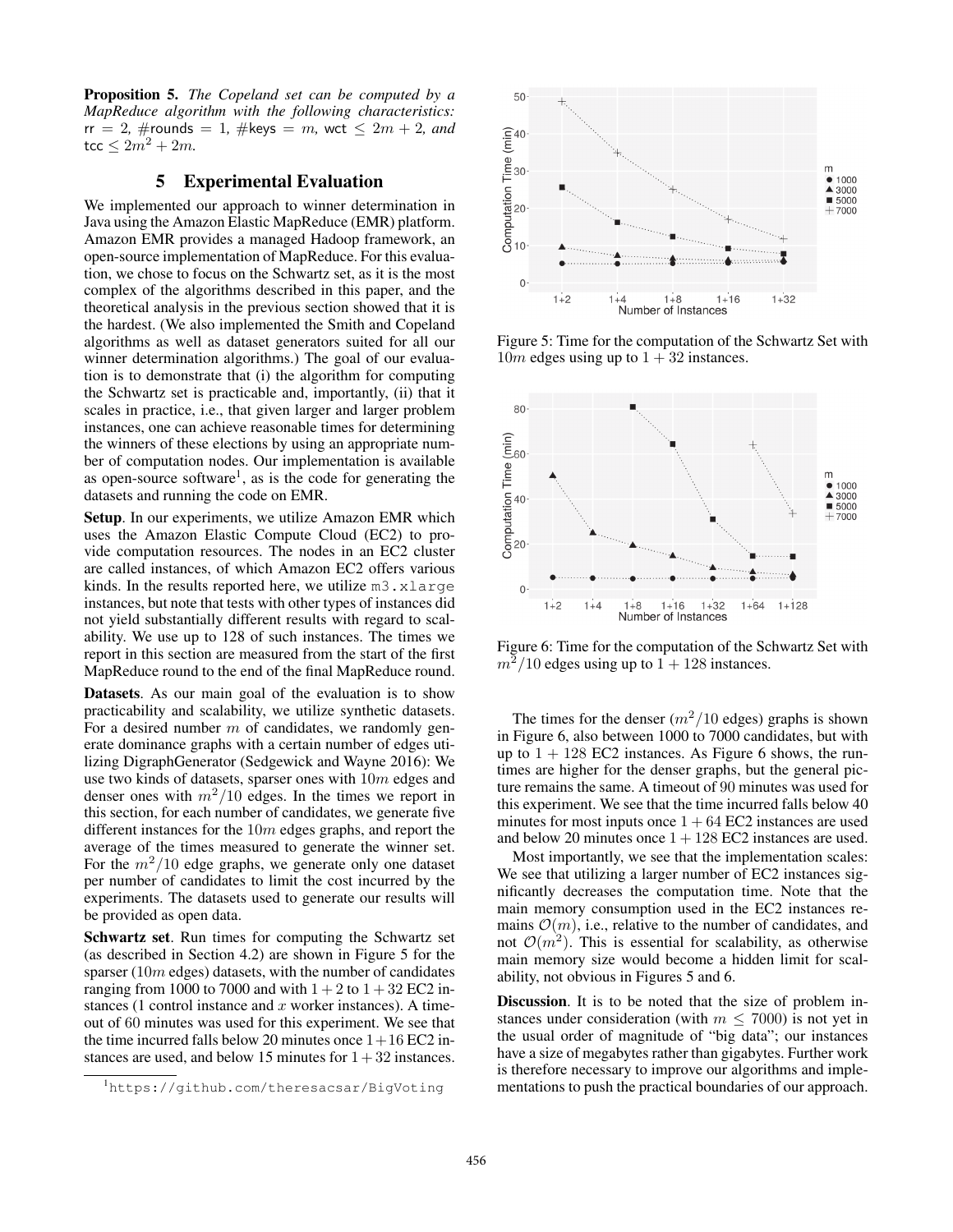Nonetheless, we demonstrate with our experiments that our algorithms indeed benefit from an increase in parallelization, i.e., a significant decrease in the run time can be observed when the number of processors (instances) is increased.

### 6 Limits of Parallelizability

In this section we study the Single Transferable Vote (STV) rule as an example of a voting rule that allows for only limited parallelization. STV is defined as follows: Every voter provides a total order of all  $m$  candidates. In each round the candidate that is ranked first in the least number of votes is removed from each vote. The remaining candidate after  $m - 1$  rounds is the winner. In case of ties we assume that a tie-breaking order is given. In the following we will show that STV is in general difficult to parallelize effectively. Indeed, the decision problem STV-WINNER, asking whether a given candidate is the winner, is P-complete and therefore considered as inherently sequential (Johnson 1990).

### Theorem 6. STV-WINNER *is* P*-complete.*

*Idea.* Since this proof requires an intricate construction, we can only provide the main idea. P-hardness is shown by reduction from the BOOLEAN CIRCUIT EVALUATION problem (Greenlaw, Hoover, and Ruzzo 1995). Given a Boolean circuit with m gates  $g_1, \ldots, g_m$ , where  $g_m$  is the output gate, we construct an instance of STV-WINNER with 2<sup>m</sup> candidates  $C = \{c_1, \bar{c}_1, c_2, \bar{c}_2, \ldots, c_m, \bar{c}_m\}$ . The set of votes is defined such that, in the first m rounds, one of  $c_i$  and  $\bar{c}_i$ is eliminated for every  $i \in \{1, \ldots, m\}$ , namely:  $c_i$  is retained if and only if gate  $g_i$  evaluates to true. In the next  $m-1$  rounds, the remaining candidates are eliminated in ascending order of their indices. Hence,  $c_m$  is the STV-winner if and only if gate  $g_m$  (and hence the circuit) evaluates to true. true.

The next theorem shows that only the number  $m$  of candidates is the source of P-completeness; the number  $n$  of voters is not an obstacle to parallelization.

**Theorem 7.** STV-WINNER *can be solved in*  $\mathcal{O}(m + \log(n))$ *space.*

*Proof.* We require the following variables to be kept in memory: the current vote under consideration ( $i \in$  $\{1,\ldots,n\}$ , the current candidate  $c_i$   $(j \in \{1,\ldots,m\})$ , the current score of candidate  $c_j$  ( $s \in \{1, \ldots, n\}$ ), the minimum score of the preceding candidates  $c_1, \ldots, c_{i-1}$  $(t \in \{1, \ldots, n\})$ , the candidate having this minimum score  $c_{j'}$   $(j' \in \{1, ..., n\})$  and the set of candidates that have<br>already been removed  $A \subset C$ . The algorithm starts with already been removed  $A \subseteq C$ . The algorithm starts with  $i = 1, j = 1, j' = 0, s = 0, t = +\infty$  and  $A = \emptyset$ . We repeat the following steps  $m-1$  times: For every candidate  $c_i \notin A$ we compute the score of  $c_i$  by verifying for each vote  $V_i$ whether  $c_j$  is the highest ranking candidate not contained in A; if yes, we increase s by 1. If s is smaller than  $t$  (that is, we assume lexicographic tie-breaking), we set  $t \leftarrow s$  and  $j' \leftarrow j$ . Once this has been done for every candidate, we add candidate  $c_{j'}$  to A, and set  $i = 1$ ,  $j = 1$ ,  $j' = 0$ ,  $s = 0$ <br>and  $t = +\infty$ . The remaining candidate after  $m-1$  iterations and  $t = +\infty$ . The remaining candidate after  $m-1$  iterations is the winner. The space requirements of this algorithm are

 $log(n)$  for the variables i, s, t,  $log(m)$  for the variables j, j' and m for the set A. and m for the set A.

From the perspective of classical complexity theory, we have shown that STV-WINNER is contained in  $\mathsf{L}$  (i.e., it can be solved with logarithmic space), if we fix  $m$  to a constant. Membership in  $\mathsf L$  can be seen as evidence that a problem is parallelizable as it can be computed in  $\log^2$  time with a polynomial number of parallel processors. Theorem 7 can also be seen from the perspective of parameterized space complexity (Elberfeld, Stockhusen, and Tantau 2014). Our result translates to a para-L membership proof for STV-WINNER with parameter  $m$ , which requires that the problem can be solved in  $\mathcal{O}(f(m) + \log(n))$  space for some computable function  $f$ . Note that para-L containment is a stronger result than  $\mathsf{L}$  membership for fixed m since the latter would also hold, for instance, for a space complexity of  $\mathcal{O}(m \cdot \log(n))$ .

To support Theorem 7, we briefly sketch and analyze a MapReduce algorithm for STV winner. The basic idea is to use  $m - 1$  rounds and exclude one candidate per round. Each reducer is responsible for one candidate. During the map phase, the highest-ranking not-yet-excluded candidate of each vote is sent to the corresponding reducer, which simply counts the number of received messages. The next round starts with the exclusion list extended by the lowest scoring candidate (subject to tie-breaking). Clearly, this algorithm is impractical for large m as it requires  $m - 1$  rounds. However, for small  $m$ , this algorithm can be considered feasible – which matches exactly the claims of Theorems 6 and 7.

Proposition 8. *For computing STV, we obtain the following characteristics:*  $rr = 1$ ,  $\#$ rounds =  $m - 1$ ,  $\#$ keys  $\leq m$ ,  $\text{wct} \leq (m-1)(n+1)$ , and  $\text{tcc} \leq \frac{(m+2)(m-1)}{2} \cdot (n+1)$ .

# 7 Conclusion

This paper presents parallel algorithms for winner determination problems using the popular MapReduce framework, which are particularly useful in a situation where  $m<sup>2</sup>$ is "large" (e.g., the full dominance graph cannot be stored and processed in memory by a single machine), but  $m$  is still manageable, which is a reasonable assumption for most huge datasets. The main characteristics of our algorithms are summarized in Table 1. Our experimental results reported in Section 5 are promising: the current data clearly shows speed ups when increasing the number of machines. Also, the speed up rate increases for larger instances, i.e., parallelization is more beneficial when it is needed most.

To the best of our knowledge, this paper is the first to apply MapReduce or related techniques to problems from computational social choice. As a consequence, many directions for future research are left to be explored. First, there are many more voting rules to be investigated for their parallelizability. For some of them, such as the Kemeny rule, winner determination is NP-hard (Bartholdi III, Tovey, and Trick 1989; Hemaspaandra, Spakowski, and Vogel 2005) and thus is unlikely to allow for practical parallel computation. However, heuristic algorithms (Dwork et al. 2001; Davenport and Kalagnanam 2004) might be parallelizable.